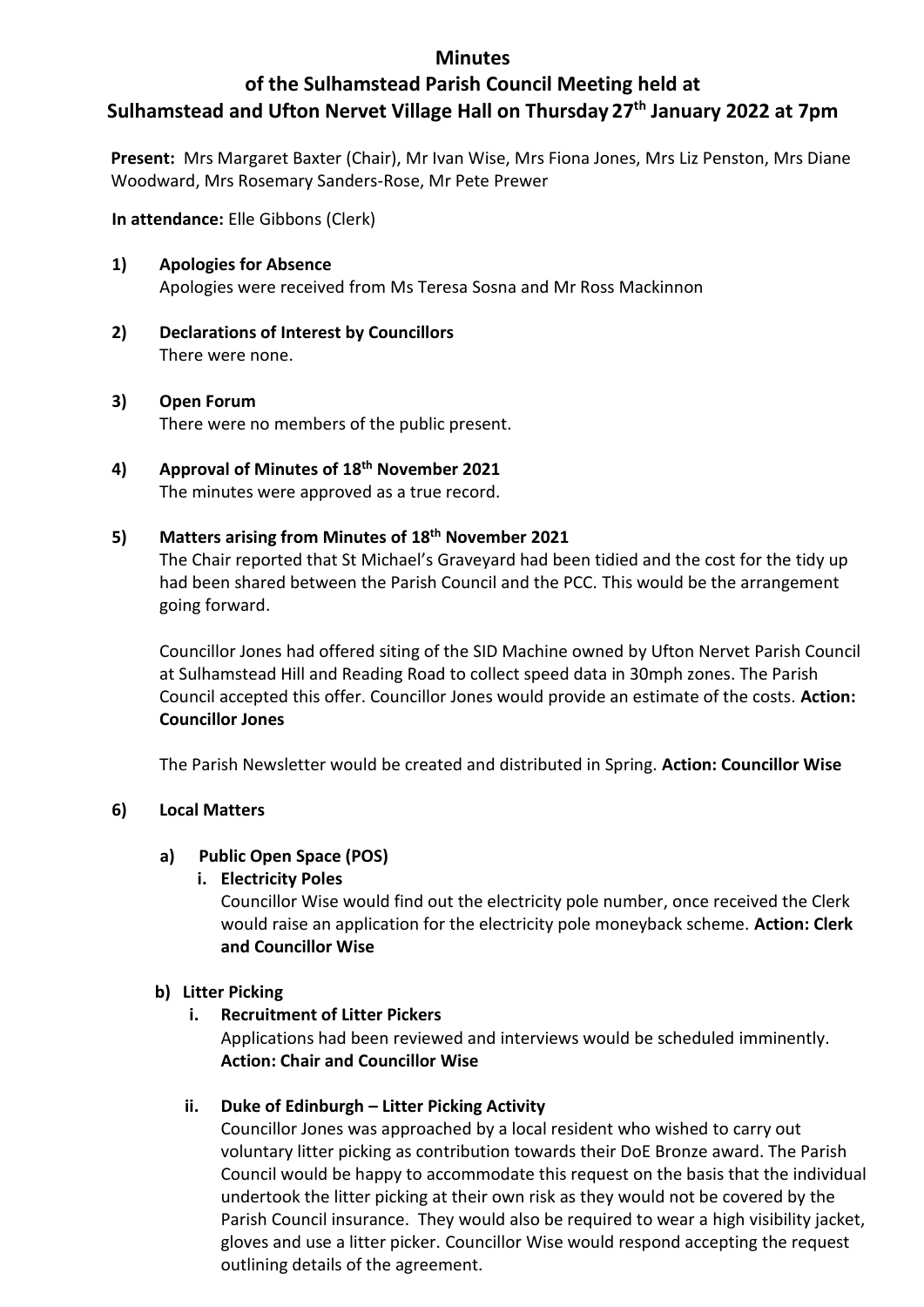#### **c) Burghfield Park**

#### **i. Dog Waste Bin Request**

The Parish Council agreed in principle. A quote would be obtained. **Action: Clerk**

### **ii. Salt Bin Request**

The Parish Council agreed in principle. A quote would be obtained. **Action: Clerk**

### **7) Website**

The Parish Council finalised the decision on a website provider. The current website provider would be notified that the existing contract would be terminated. **Action: Councillor Woodward** 

Councillor Wise suggested all Councillors provide a new biography and photo for the website. **Action: All Councillors**

# **8) Sustainability Group / Greening Campaign**

Councillor Jones had scheduled a public meeting for Wednesday 16<sup>th</sup> February for the Greening Campaign initiative. Councillor Jones was awaiting delivery of leaflets, these would be delivered within the Parish to promote the upcoming meeting and Greening Campaign. **Action: Councillor Jones**

# **9) Speeding Review**

Councillor Sosna had raised concerns over national speed limit areas in Sulhamstead and had contacted Highways Department. In order for the Highways Department to review the roads in question, evidence was required to prove there was an issue with motorists speeding.

# **10) Donations**

The Parish Council had received a donation request from West Berkshire Library service. The Chairman suggested a donation of £200 and the Council agreed. The Clerk would inform the West Berkshire Library service of the donation. **Action: Clerk**

Councillor Jones requested a donation be considered for the Greening Campaign.

# **11) Planning Applications**

# **a) Planning Decisions**

**21/03005/HOUSE, 9 Reading Road, Burghfield Common** Granted – January

**21/02735/FUL, Land at Junction Of Hollybush Lane, Shortheath Lane, Sulhamstead** Refused – January

**21/01835/FUL, Jackaways Cottage, White House Green, Sulhamstead** Withdrawn from Eastern Planning Committee – January. The application would be considered at a later date.